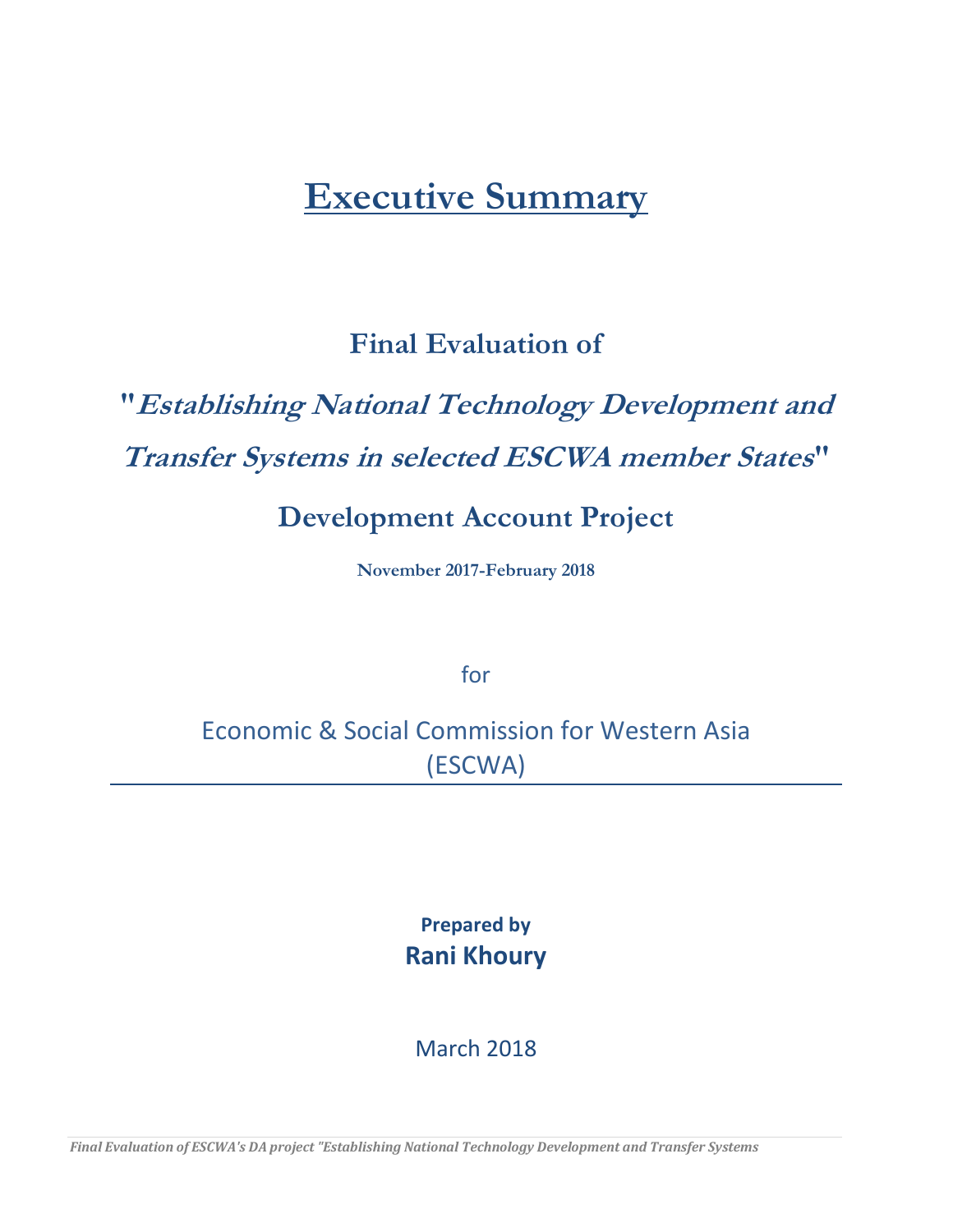### **Executive Summary**

This report is the result of a final evaluation carried out on the \$496,000 DA project entitled "*Establishing National Technology Development and Transfer Systems in selected ESCWA member States*", which was implemented by the ESCWA Technology Centre (ETC) in the period between July 2015 and December 2017. The overall objective of the project was aimed at *strengthening the capacity of select countries in the ESCWA region to create an enabling policy environment for research and development, and commercialisation of research studies*. The selected member States included Morocco, Tunisia, Egypt, Lebanon and Oman (in lieu of Yemen because of conflict), in addition to Mauritania which was incorporated into the project during its implementation.

The primary audience for this evaluation are the project team and ESCWA at large, but other development stakeholders may also find the evaluation findings and recommendations useful. The evaluation covered the entire timeframe of the project and all the member States involved. It focused on three main OECD-DAC criteria of *relevance, effectiveness, and sustainability,* and aimed at investigating the extent to which the project achieved its overall objective, expected accomplishments and indicators of achievement. A gender lens was employed throughout the project, from the selection of sample interviewees to the analysis of gender disaggregated data. But despite the fact that analysis was done on gender disaggregated data, the evaluator concluded that the overall views of men and women did not differ regarding the questions raised in this evaluation.

The evaluation methodology was comprised of a comprehensive desk review and interviews conducted with the project team and project stakeholders from each of the selected member States. Moreover, the evaluator witnessed some of the project's outputs first hand through attending two project events including a national workshop and the closing regional forum. A purposive sampling approach was adopted to select a total of 18 key stakeholders who were interviewed throughout the project, among whom 9 are women, thereby achieving a gender balance in the sample selection process.

The DA project consisted of a series of interlinked national studies and workshops, including capacity building workshops. It kicked off with establishing partnerships with the national institutions, and through this partnership, customized national studies and workshops were planned and implemented in the member States. The project ended with a closing regional forum, bringing together the various stakeholders of the project to share experiences.

#### *Findings*

#### *Relevance*

The project was found to be very relevant to the expressed needs of member States covered by the project, with all interviewed stakeholders confirming the strong relevance of this project to their respective countries and organisations. Partner institutions specifically mentioned how the project's outputs are aligned with their government's plans and strategies.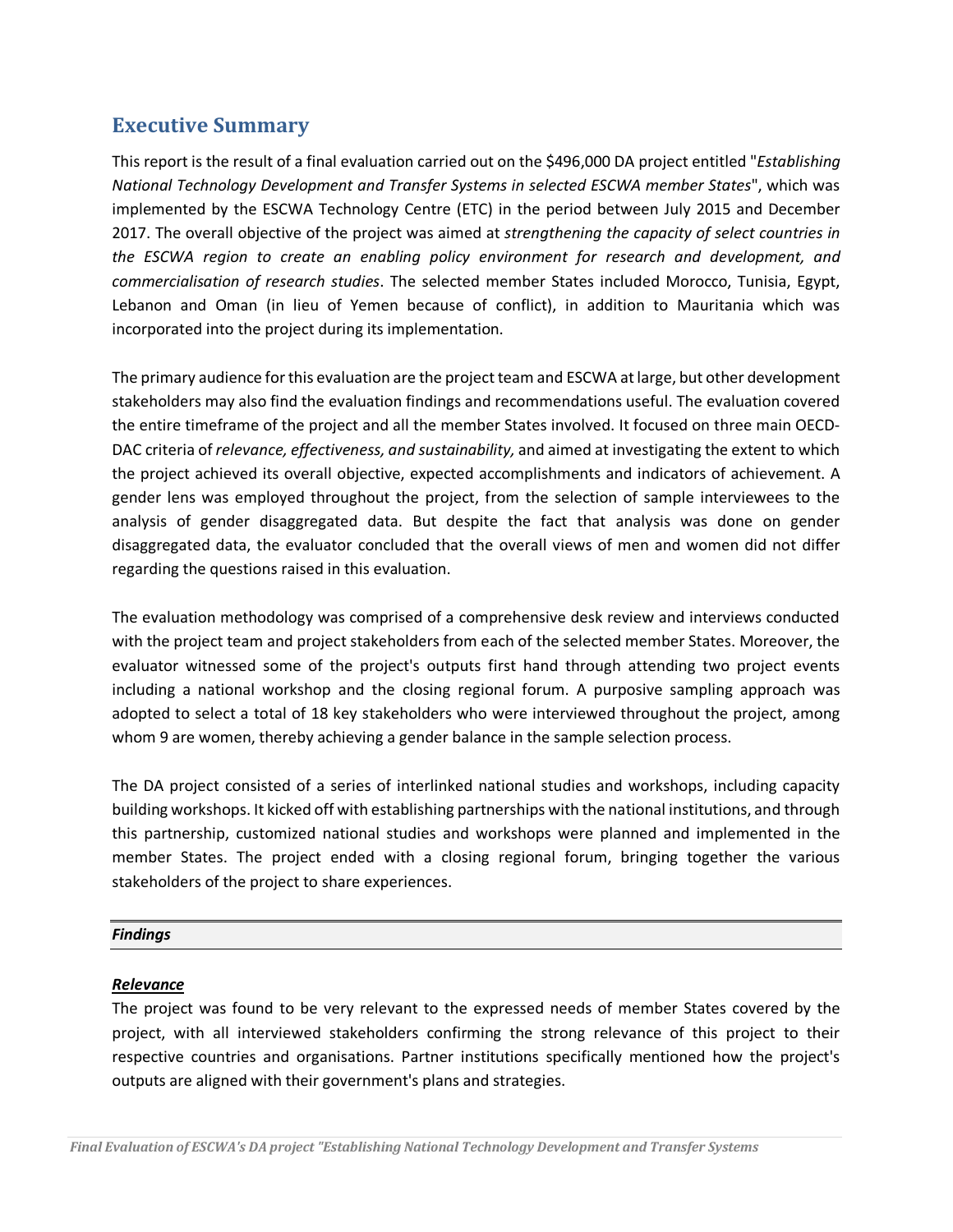The project was found to also build on ETC's previous work and lies at the core of its mission and objectives. The project can be actually viewed as part of a series of a continuum of projects being implemented by the ETC under one overall framework, a feature that has greatly contributed to the successful implementation of the project.

The design of the project, in addition to the perseverance & commitment of the project team, has enabled a continuous interaction with key stakeholders during implementation. The project maintained a successful engagement with all groups of stakeholders involved in this project, including partner institutions, consultants and wider stakeholders. The implementation of the project was actually found to have been led by national partner institutions, and facilitated by the project team with meaningful and comprehensive technical and logistical support. This approach was praised by all interviewees who appreciated the various support provided.

Although a significant female presence and engagement was found during project implementation, the project was unable to achieve a gender balance, partly due to a lack of gender considerations of partner institutions. Out of 22 project consultants, five were female; and out of the five project focal points, only one was female. While the project team expressed taking gender considerations into account during implementation, the project design did not integrate gender. Certain aspects of gender balance among participants could not be achieved given that the selection of project participants was done in a collaborative manner with partner institutions and was not under the complete control of ESCWA. Among the wider stakeholders (i.e. workshop attendees), the project team always sought gender balance through ensuring a minimum of 50% female invitees.

#### *Effectiveness*

The evaluation found that the project's activities & outputs were consistent with the project's goal and expected accomplishments, but one of the indicators of achievement (IoA2: "National Technology Transfer Office established in each of the 5 countries") was found to be too ambitious for the scope of the project. This is mainly due to the fact that the actual establishment of NTTOs in official institutions ultimately depends on factors outside the scope and control of the project, including political and institutional factors.

The project's outputs & activities were found to have been achieved to a large extent, supported by a flexible management approach that employed varying methodologies in implementing the project, depending on the context of each of the member States involved. Based on the findings of the initial national studies, the project team tailored subsequent outputs for each of the member States to ensure effective implementation and maintain relevance. While this approach may have caused some slight implementation delays, it contributed to the achievement of project outputs in a customized manner across the different member States. A main drawback of the project's management was the "Hands-on Centralized Approach" involved in financing activities which translated into a 'very bureaucratic process' for partner institutions in implementing activities.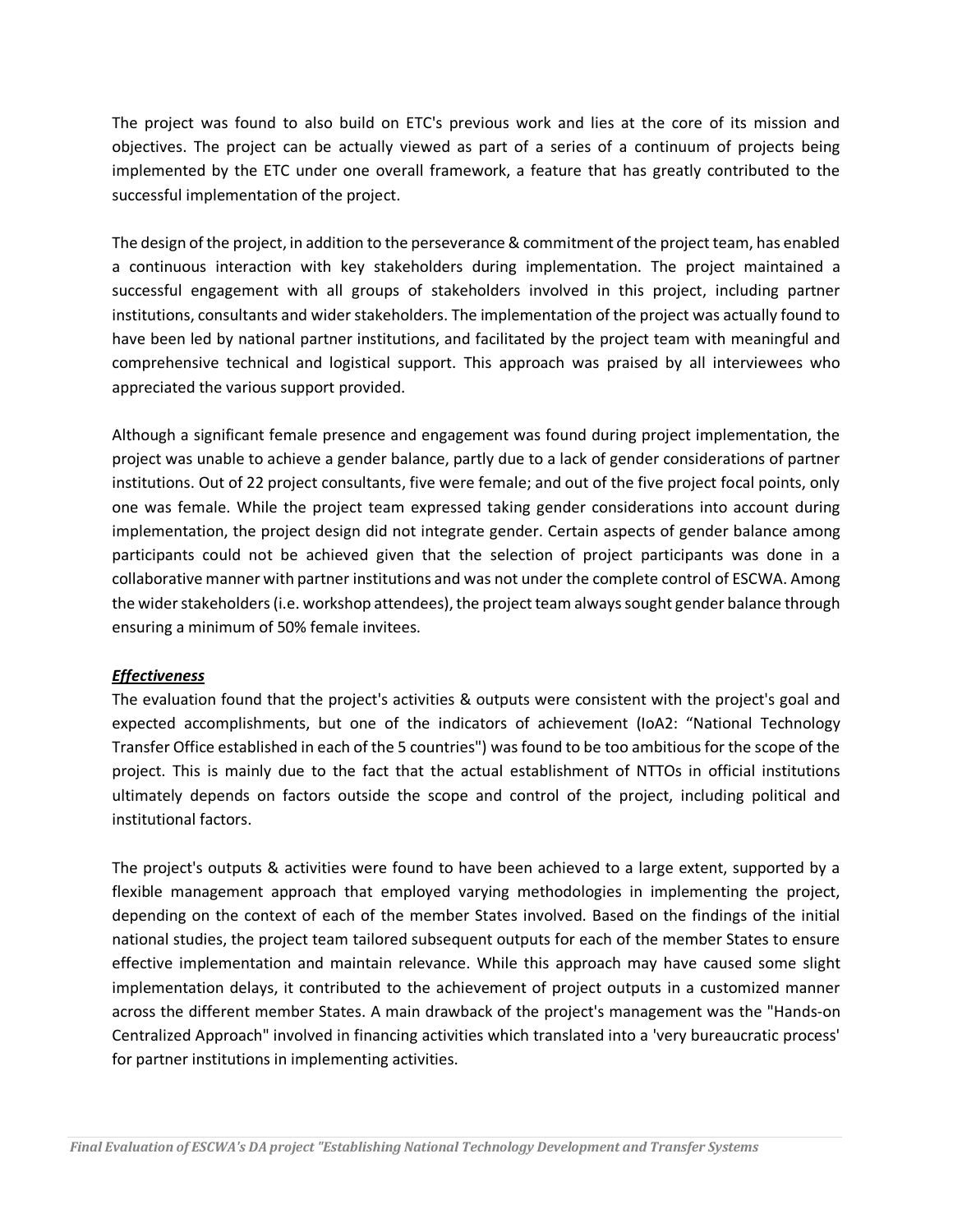The evaluation found that the project was able to save funds that were used and multiplied through the project's partnership with ISESCO in implementing parts of the project in Mauritania. The project team was able to expand the geographical scope of the project through utilising saved funds and partnering with ISESCO.

The project was found to have achieved its expected accomplishments and partially achieved its associated indicators of achievement. The evaluation found that the project led to enhanced capacities to identify and address innovation and technology transfer gap policies, thereby achieving its first expected accomplishment and associated indicator (IoA1) of having developed a national innovation system roadmaps each of the countries. Moreover, the project led to enhanced capacities to guide the policy environment for research and development, and the commercialisation of results, thereby achieving the second expected accomplishment. However, the project only partially achieved the second indicator of achievement (IoA2) of establishing NTTOs in each of the selected member States. This is because member states involved in the project progressed in different speeds towards the actual establishment of NTTOs. While the project's achieved outputs had suggested a well thought of operational framework of an NTTO for each of the member States, some countries moved quickly to adopt the model while some other countries were slower. One national partner institution was found to have fully established the NTTO; another is on the verge of establishment; two others are in the process of being established while NTTO services were integrated in the relevant unit of the last national partner institution. As mentioned before, the actual establishment of an NTTO depends on factors (political, institutional..etc) that are outside the control of the project.

The evaluation has found unintended positive impacts stemming from this project, including an increased level of coordination in the STI sector in the respective countries. Coordination in the project's selected member states had been a challenge before the project, as cited by almost all stakeholders. The creation of national and even regional networks has contributed to better coordination between STI stakeholders in each country.

The project was not able to achieve a gender balance in terms of equal participation (50%-50%0 and no gender considerations were included into the design of the project. However, the project team aimed at incorporating gender considerations during implementation, resulting in a genuine and active female engagement throughout the project. Such an active engagement of women during project implementation had a direct positive gender effect, and partly compensated for the absence of gender considerations in the project design.

#### *Sustainability*

The project was found to have a very high degree of ownership by national partner institutions, thereby increasing the likelihood that the project's results will be sustained after the completion of the project. The project's focus on developing strong partnering with *national* institutions has had a tremendous impact on the sustainability of the project. Despite the challenge of partnering with national institutions across the different member States, the project opted to choose the more difficult path in order to sustain project results.